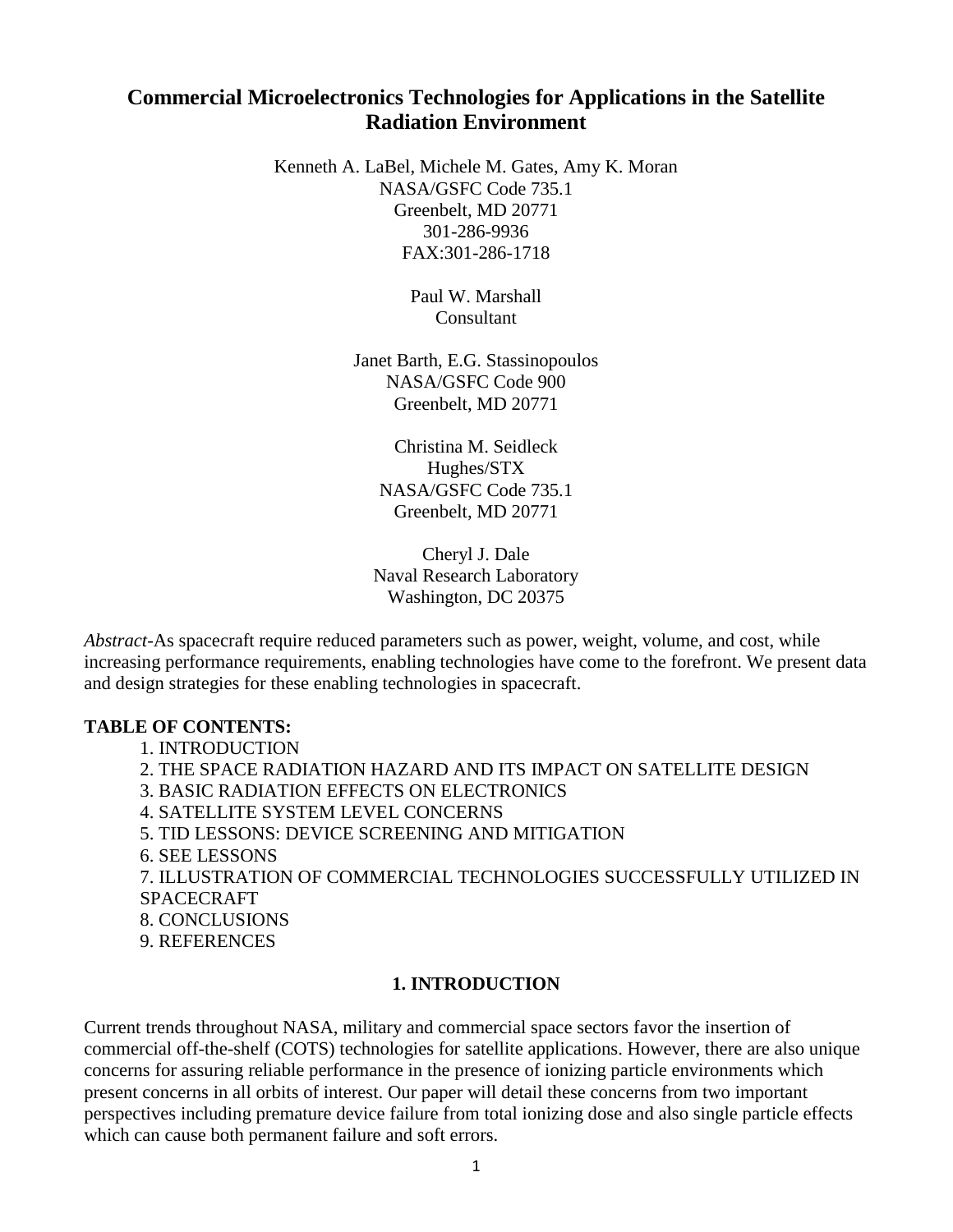## *Background*

Spacecraft and spacecraft designers are being pushed to utilize enabling or emerging commercial devices in order to meet high science data performance in increasingly smaller and lower power and cost spacecraft. These technologies include, but are not limited to: GaAs ICs (standard and emerging such as Honeywell's C-HIGFET), low power 3.3V CMOS ICs, integrated optoelectronics at 850, 1300, and 1550 nm wavelengths, submicron CMOS, Field Programmable Gate Arrays (FPGAs), solid state power controllers, high performance microprocessors, etc.

Why are these technologies enabling? The benefits may include: higher gate densities, increased speed/performance, easier system development path using COTS development and test equipment, and in the case of commercial devices, decreased lead times versus rad hard (RH) devices. IC manufacturers are being driven by a commercial market of which the space community is a very small portion. Because of this (and reduced DoD efforts in this area), these technologies must be evaluated to meet performance requirements of spacecraft, especially the smaller satellite programs. However, the radiation characteristics of these technologies may show a susceptibility to the space radiation environment.

## *Defining the Problem*

This paper is based on the need for designers and spacecraft programs to be aware of the potential difficulties that challenge the design for the space radiation environment. Typically, most NASA engineers, project managers, etc. discuss the radiation hardness of their designs and spacecraft in terms of Total Ionizing Dose (TID) only. TID effects encompass those that appear from long-term absorption of radiation. Single Event Effects (SEE), on the other hand, are any effect caused by the passage of a single ionizing particle through a device. SEE has only recently begun to be noticed, and even then, many designers and projects are still ignorant of SEE or do not understand the seriousness of the potential problem.

Project managers desire a single number they can specify for SEE (as with a TID requirement of 10 krads(Si)) called Linear Energy Transfer (LET) or LET threshold (LETth). This is not practical. Different areas of the spacecraft have different criticalities for SEE, e.g., a Pyro controller would have a much stricter SEE requirement than would a data storage recorder that would utilize error detection and correction (EDAC) codes to correct Single Event Upsets (SEUs) as they occur. Designers face additional complicated issues.

In brief, if a designer has selected a device with some known SEE potential (based on ground test data), analysis of SEE rates for the designer's particular mission needs to be performed. However, this is not straightforward. The radiation environment must be predicted to some degree of accuracy. Then, test data must be known in detail. Questions must be then asked such as: was the device tested in the same operating mode as it will be utilized in flight, are there secondary effects such as multiple bit upsets or stuck bits, does the clock frequency of the device matter, etc.? A designer's knowledge of circuit operations as well as a radiation effects expertise on testing and environment is required to evaluate this hazard.

Therefore, it is not to say that an SEE sensitive device is unusable, but that SEE sensitivity of a device must be understood and evaluated as well as, if required, any means of mitigation of the SEEs through alternate devices, circuit design, watchdog timers, EDAC, current limiting, etc. The bottom line is to allow usage of these "soft" devices only if proper design rules are used to mitigate the SEEs.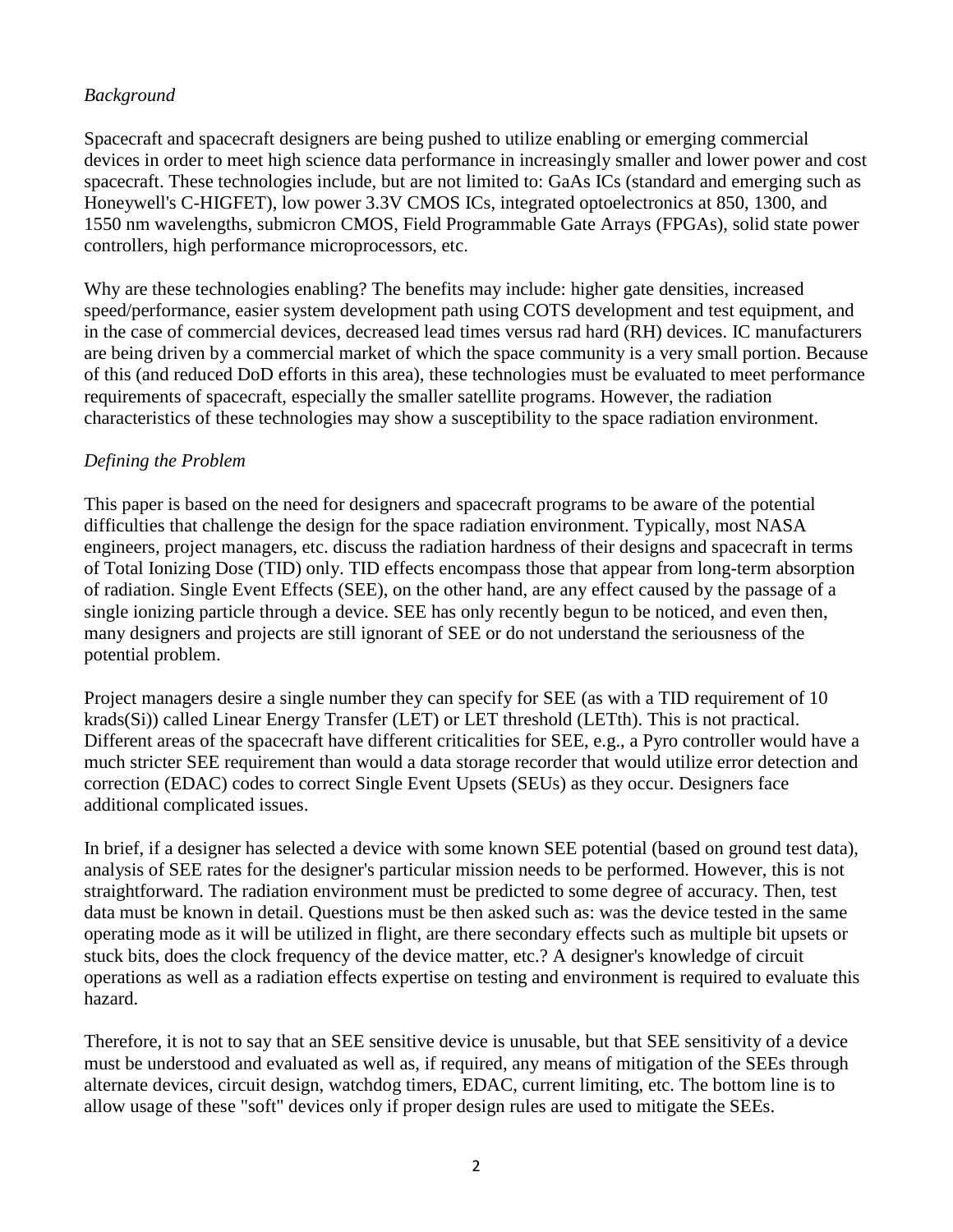One additional caveat is that SEE rates are often described by projects as Mean-Time-To-Failure (MTTF). This is improper. If an SEE rate is one per five years, it may happen at any time during that five year period with nearly equal probability.

## **2. THE SPACE RADIATION HAZARD AND ITS IMPACT ON SATELLITE DESIGN**

The main sources of energetic particles that contribute to TID and SEE are:

- 1) protons and electrons trapped in the Van Allen belts,
- 2) cosmic ray protons and heavy ions, and
- 3) protons and heavy ions from solar flares.

Heavy ions trapped in the magnetosphere do not make a significant contribution to the TID and have sufficient energies to penetrate the satellite and generate the ionization necessary to cause SEEs. To calculate TID, contributions from the trapped protons and electrons, secondary bremsstrahlung photons, and solar flare protons must be considered. (The dose due to galactic cosmic ray ions is negligible in the presence of these other sources.) To calculate the level of SEE hazard, the cosmic ray ions, the trapped protons, and the solar flare protons must be analyzed.

The levels of all of these sources are affected by the activity of the sun. The solar cycle is divided into two activity phases: the solar minimum and the solar maximum. An average cycle lasts about eleven years, with approximately four years of solar minimum and seven years of solar maximum.

*Protons and Electrons Trapped in the Van Allen Belts*-Newer, high density electronic parts can be much more sensitive to protons than they are to heavy ions. In addition, it is difficult to shield against the high energy protons that cause SEE problems and contribute significantly to TID within the weight budget of a spacecraft. As a result, any successful and cost effective SEE mitigation plan must include a careful definition of the trapped proton environment and its variations.

The trapped electron population occupies regions of space known as the inner zone (extending out to about 2.4 earth radii at the equator) and the outer zone (from about 2.8 to 12 earth radii at the equator). The levels of intensities and the actual physical boundaries are dependent on particle energy, and are affected by secular variation in the magnetic field, magnetic perturbations, local time effects, solar cycle variations, and individual solar events. The outer zone population is higher in intensity by about an order of magnitude than the inner zone and extends to higher energies.

The trapped protons cannot be classified into inner and outer zone regions. For regions greater than 1 MeV, the protons occupy a volume of space that varies inversely and monotonically with the proton's energy. The approximate boundary for trapped protons with energies greater than 10 MeV is 3.8 earth radii at the equator. The trapped proton population is also affected by the secular variations in the magnetic field, magnetic perturbations, solar cycle variations, and individual solar events.

Trapped particle levels are calculated using the NASA AP8 and AE8 model. The models come in solar minimum and solar maximum versions, but the models are otherwise static and do not reflect the significant variations due to storms and the geomagnetic field changes. Consequently, the trapped particle fluxes from the models represent omnidirectional, integral intensities that one would expect to accumulate on an average over a six month period of time.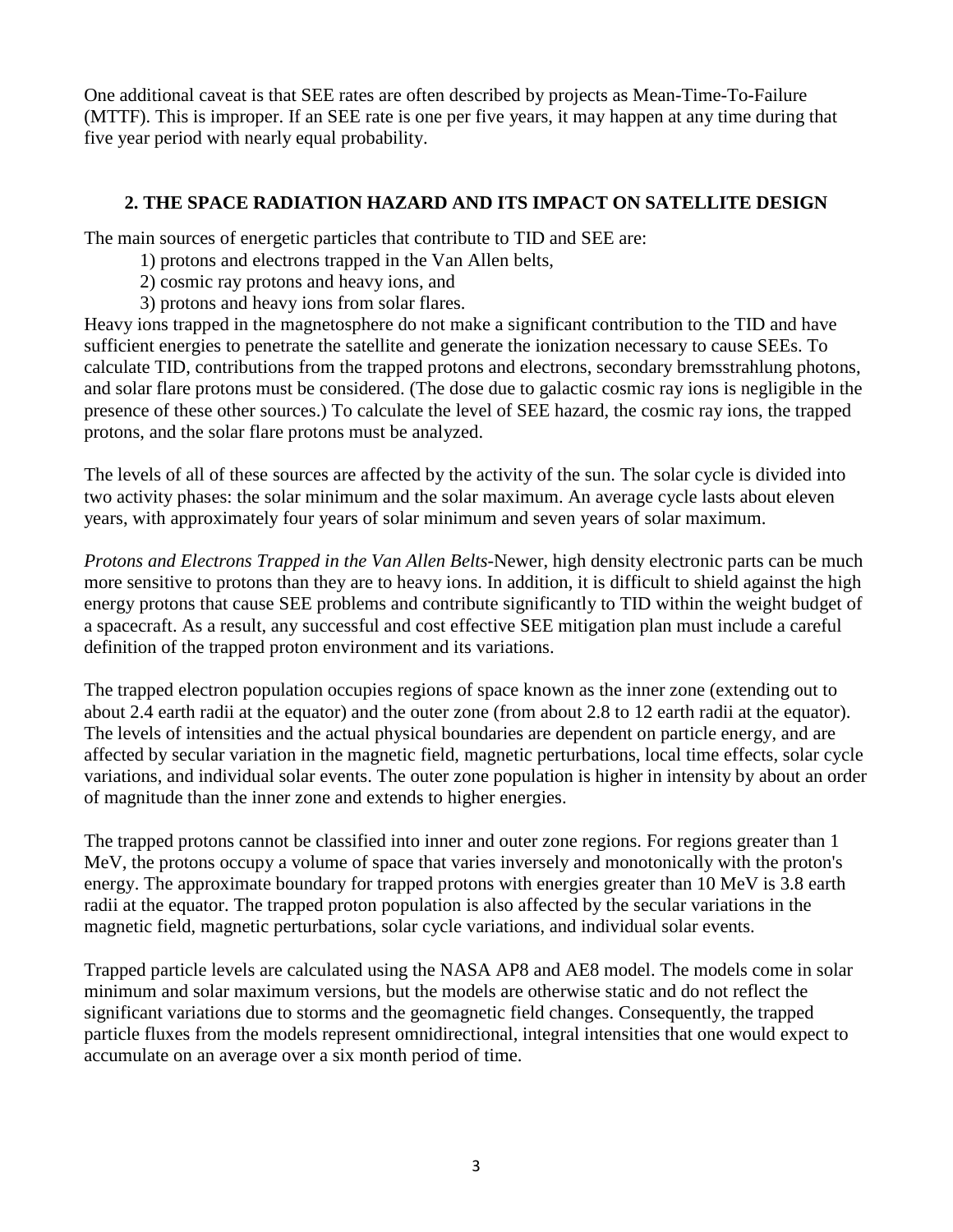*Cosmic Ray Protons and Heavy Ions*-Galactic cosmic ray particles originate outside of the solar system. They include ions of all elements from atomic number 1 through atomic number 92. The flux levels of these particles are low but, because they include highly energetic particles (10s of MeV  $\sim$  E  $\sim$  100s of GeV) of heavy elements such as iron, they produce intense ionization as they pass through matter. As with the high energy trapped protons, they are difficult to shield against. Therefore, in spite of their low numbers, they constitute a significant hazard to electronics in terms of SEEs.

As with the trapped proton population, the galactic cosmic ray particle population varies with the solar cycle. It is at its peak level during solar minimum and at its lowest level during solar maximum. The earth's magnetic field provides spacecraft with varying degrees of protection from the cosmic rays, depending primarily on the inclination and secondarily on the altitude of the trajectory. The levels of galactic cosmic ray particles also vary with the ionization state of the particle.

*Protons and Heavy Ions from Solar Flares* During the solar minimum phase, no significant solar flare events occur, therefore, only the seven active years of the solar cycle are modeled. Large solar flare events can occur several times during each solar maximum phase. Events last from several hours to a few days, and energies may reach a few hundred MeV. As with the galactic cosmic ray particles, the solar flare particles are attenuated by the earth's magnetosphere.

Several models of the cosmic ray and solar flare particle environments are available. Table 1 summarizes the most commonly used and most recent one.

| <b>Radiation</b><br><b>Source</b>                   | <b>Models</b>                                     | <b>Effects of Solar</b><br>Cycle            | <b>Variations</b>                                                                  | <b>Types of Orbits</b><br><b>Affected</b>          |
|-----------------------------------------------------|---------------------------------------------------|---------------------------------------------|------------------------------------------------------------------------------------|----------------------------------------------------|
| <b>Trapped</b><br><b>Protons</b>                    | AP8-MIN; AP8-<br><b>MAX</b>                       | Solar Min -<br>Higher; Solar<br>Max - Lower | Geomagnetic Field, Solar Flares,<br>Geomagnetic Storms                             | LEO, HEO, Transfer<br><b>Orbits</b>                |
| <b>Trapped</b><br><b>Electrons</b>                  | AE8-MIN; AE8-<br><b>MAX</b>                       | Solar Min -<br>Lower; Solar<br>Max - Higher | Geomagnetic Field, Solar Flares,<br>Geomagnetic Storms                             | LEO, GEO, HEO,<br><b>Transfer Orbits</b>           |
| <b>Galactic</b><br><b>Cosmic Ray</b><br><b>Ions</b> | CREME; CHIME; Solar Min -<br>Badhwar &<br>O'Neill | Higher; Solar<br>Max - Lower                | Ionization Level, Orbit<br>Attenuation                                             | LEO, GEO, HEO,<br>Interplanetary                   |
| <b>Solar Flare</b><br><b>Protons</b>                | KING; JPL92                                       | During Solar<br>Max Only                    | Distance from Sun; Outside 1<br>AU, Orbit Attenuation; Location<br>of Flare on Sun | LEO $(I>45^{\circ})$ , GEO,<br>HEO, Interplanetary |
| <b>Solar Flare</b><br><b>Heavy Ions</b>             | CREME; JPL92;<br><b>CHIME</b>                     | During Solar<br>Max Only                    | Distance from Sun; Outside 1<br>AU, Orbit Attenuation; Location<br>of Flare on Sun | LEO, GEO, HEO,<br>Interplanetary                   |

*Table 1* Summary of Radiation Sources

*Mission-Dependent Environment*-There are extremely large variations in the TID and SEE inducing flux levels that a given spacecraft encounters, depending on its trajectory through the radiation sources.

*Low Earth Orbits (LEOs)*-Satellites in LEOs pass through the particles trapped in the Van Allen belts several times each day. The level of fluxes seen during these passes varies greatly with orbit inclination and altitude. The location of the peak fluxes depends on the energy of the particle. For protons with  $E >$ 10 MeV, the peak is at about 3000 km. For normal geomagnetic and solar activity conditions, the flux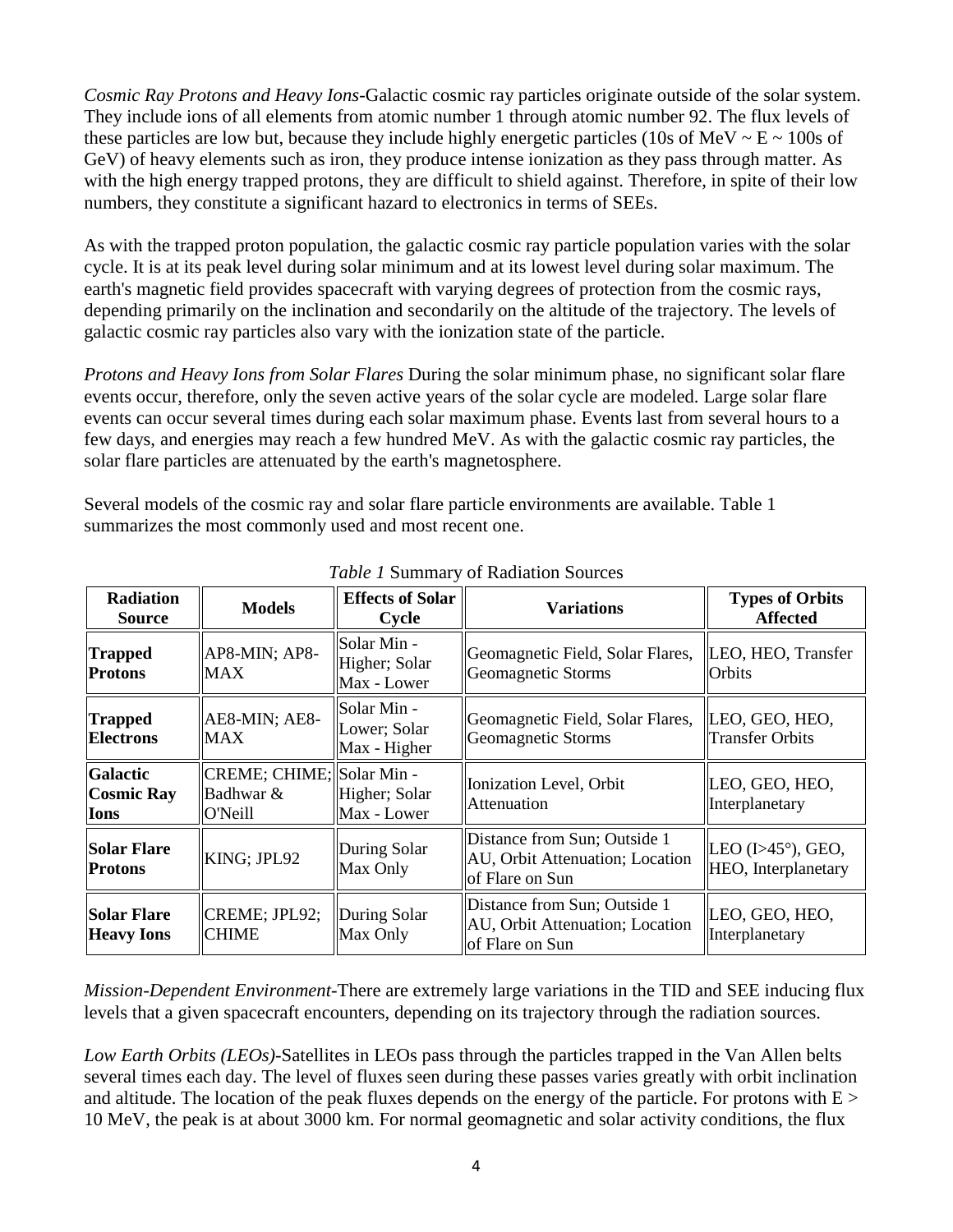levels drop rapidly at altitudes over 3000 km. However, high energy protons have been detected in the regions above 3000 km after large geomagnetic storms and solar flare events.

The amount of protection that the geomagnetic field provides a satellite from the cosmic ray and solar flare particles is also dependent on the inclination and to a smaller degree the altitude of the orbit. As altitude increases, the exposure to cosmic ray and solar flare particles gradually increase. However, the effect that the inclination has on the exposure to these particles is much more important. As the inclination increases, the satellite spends more and more of its time in regions accessible to these particles, until in polar regions, it is beyond the geomagnetic field lines and fully exposed to cosmic ray and solar flare particles for a significant portion of the orbit.

Under normal magnetic conditions, satellites with inclinations below 45 will be completely shielded from solar flare protons. During large solar events, the pressure on the magnetosphere will cause the magnetic field lines to be compressed resulting in solar flare and cosmic ray particles reaching previously unattainable altitudes and inclinations. The same can be true for cosmic ray particles during large magnetic storms.

*Highly Elliptical Orbits (HEOs)*-Highly elliptical orbits are similar to LEO orbits in that they pass through the Van Allen belts each day. However, because of their high altitude, they also have long exposures to the cosmic ray and solar flare environments regardless of their inclination. The levels of trapped proton fluxes that HEOs encounter depend on the perigee position of the orbit including altitude, latitude, and longitude. If this position drifts during the course of the mission, the degree of drift must be taken into account when predicting proton flux levels. HEOs also accumulate high TID levels due to both the trapped proton exposure and the electrons in the outer belts where the spacecraft spends a significant amount of time during each apogee pass.

*Geostationary Orbits (GEOs)*-At geostationary altitudes, the only trapped protons that are present are below energy levels necessary to initiate the nuclear events in materials surrounding the sensitive region of the device that cause SEEs. However, GEOs are almost fully exposed to the galactic cosmic ray and solar flare particles. Protons below about 40-50 MeV are normally geomagnetically attenuated, but this attenuation breaks down during solar flare events and geomagnetic storms. Field lines that are at about 7 earth radii during normal conditions can be compressed down to about 4 earth radii during these events. As a result, particles that were previously deflected have access to much lower latitudes and altitudes. Also, GEO satellites are continuously exposed to trapped electrons, hence, the TID accumulated in GEO orbits can be severe for locations on the satellite with little shielding.

*Planetary and Interplanetary*-The evaluation of the radiation environment for these missions can be extremely complex depending on the number of times the trajectory passes through the earth's radiation belts, how close the spacecraft passes to the sun, and how well known the radiation environment of the planet is. Each of these factors must be taken very carefully into account for the exact mission trajectory.

Careful analysis is especially important for missions that fly during solar maximum and that have trajectories that fly close to the sun. Guidelines for scaling the intensities of particles of solar origin for spacecraft outside of 1 AU have been determined by a panel of experts [1]. They recommend that a factor of 1 AU x 1/r2 be used for distances less than 1 AU and that values of 1 AU x 1/r3 be used for distances greater than 1 AU.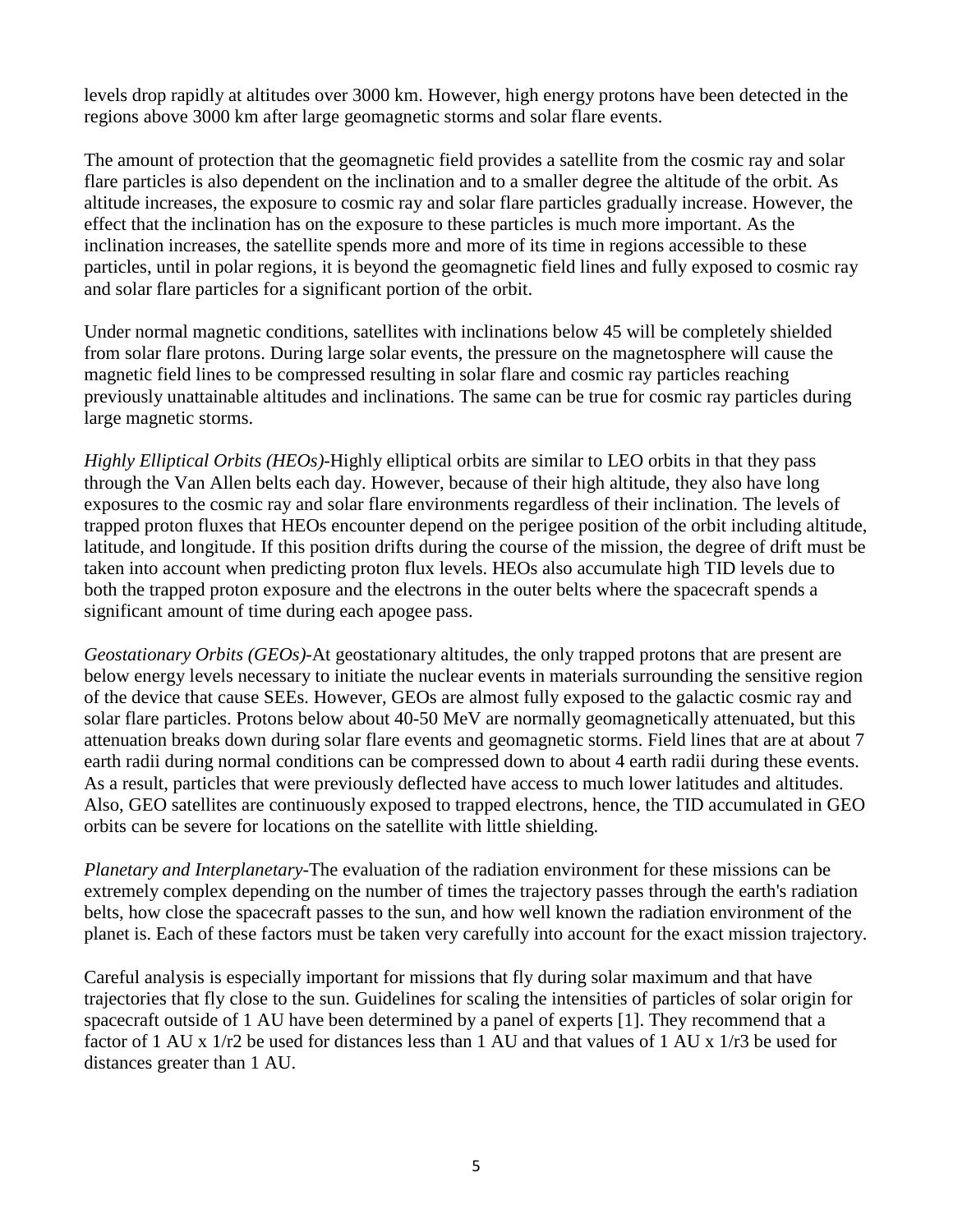Experience has shown that the most effective means of reducing uncertainty factors and design margins in particle predictions is to define for the mission:

- 1. when the mission will fly,
- 2. where the mission will fly,
- 3. when the systems will be deployed,
- 4. what systems must operate during worst case environment conditions,
- 5. what systems are critical to mission success, and
- 6. the amount of shielding surrounding the SEE sensitive part(s).

Estimates that include only worst case conditions lead to overdesign and should be used only in the concept design phase of a mission when the actual launch date and length have not been defined. After the launch date and duration are defined, it is possible to estimate how long the spacecraft will be in each phase of the solar cycle. These estimates should consider the impact of a launch delay of one year. Mission scenario definition is especially important for solar flare particles where the number of events is highly dependent on the amount time that the satellite spends in solar maximum conditions.

## **3. BASIC RADIATION EFFECTS ON ELECTRONICS**

Ionizing radiation effects in space vehicle electronics can be separated into two areas: total ionizing dose (TID) and single event effects (SEE). The two effects are distinct, as are the requirements and mitigation techniques.

TID is due to long-term degradation of electronics due to the cumulative energy deposited in a material. Effects include parametric failures, or variations in device parameters such as leakage current, threshold voltage, etc., and functional failures. Significant sources of TID exposure in the space environment include trapped electrons, trapped protons, and solar flare protons.

SEEs occur when a single ion strikes the material, depositing sufficient energy in the device to cause an SEE. The many types of SEE may be divided into two main categories: soft errors and hard errors. In general, a soft error occurs when a transient pulse or bitflip in the device causes an error detectable at the device output. Therefore, soft errors are entirely device specific, and are best categorized by their impact on the device. Single Event Upset (SEU) is generally a transient pulse or bitflip. In combinatorial logic or an analog-to-digital converter, a transient or spike on the device output would be a potential SEU; in a memory cell or latch, a bitflip would be an SEU. SEUs occurring in the device's control circuitry may also cause other effects. In general, SEUs are corrected by resetting the device or rewriting the data. During Single Event Functional Interrupt (SEFI), the device halts normal operations, often requiring a power reset to recover. SEFI most likely occurs when an SEU in the device's control circuitry places the DUT into a test mode, or a halt or undefined state. Again, this depends on the device itself.

Hard errors may be - but are not necessarily - physically destructive to the device, and cause permanent functional effects. Single Hard Error (SHE) causes a permanent change to the operation of the device. A common example would be a stuck bit in a memory device. Like SEUs, this is also device dependent. Single Event Latchup (SEL) is a potentially destructive condition involving parasitic circuit elements. During a traditional or destructive SEL, the device current exceeds the maximum specified for the device. Unless power is removed, the device will eventually be destroyed. A Microlatch is a type of SEL where the device current is elevated, but below the device's specified maximum. Again, a power reset is required to recover normal device operation. Single Event Burnout (SEB) is a highly localized *destructive* burnout of the drain-source in power MOSFETs. Single Event Gate Rupture (SEGR) is the *destructive* burnout of a gate insulator in a power MOSFET.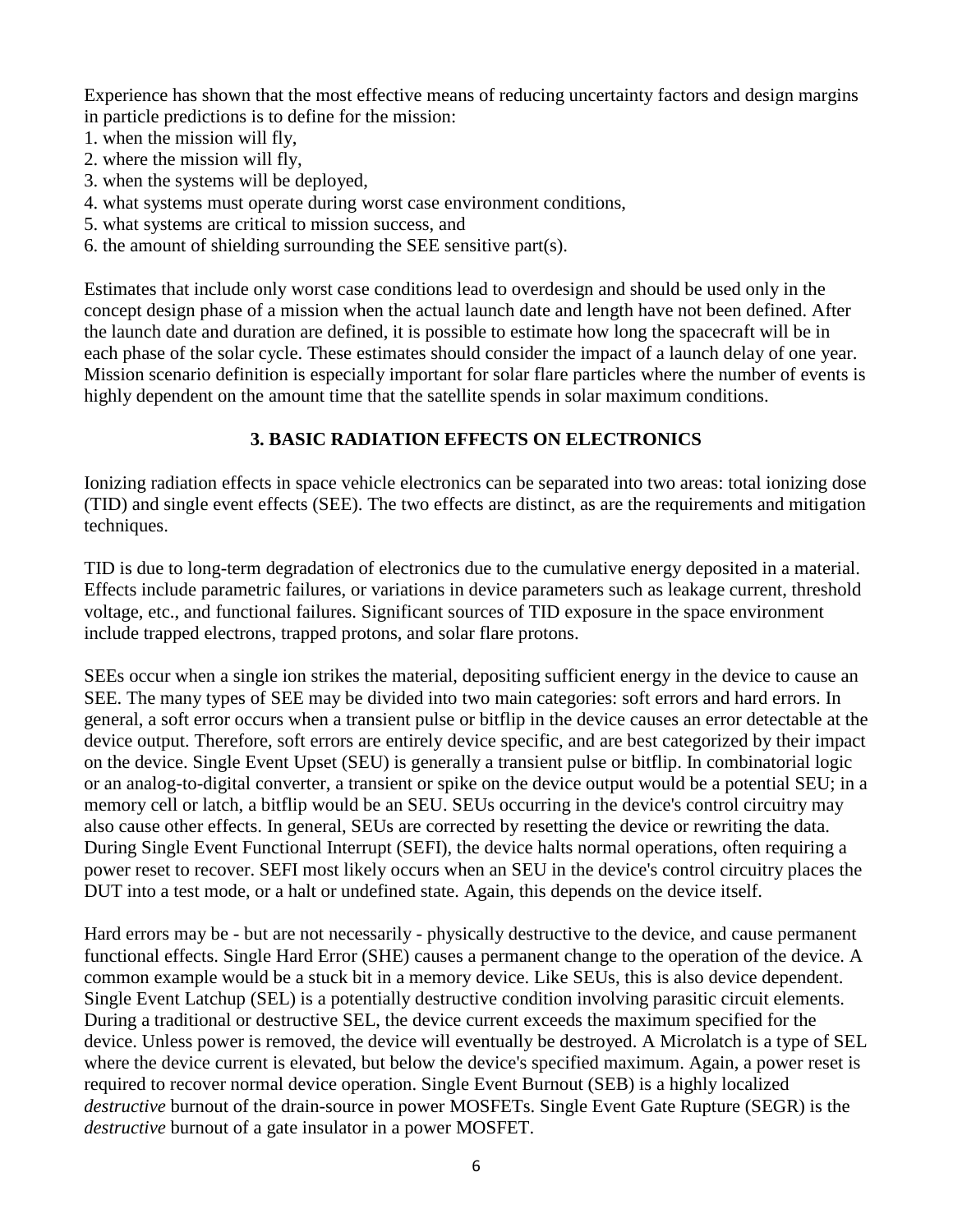The SEE sensitivity of a device is discussed in terms of LET and Cross Section (s). LET is a measure of the energy deposited per unit length as an ionizing particle travels through a material. The common unit is MeV $*$ cm<sup>2</sup>/mg of material (Si for MOS devices). LET threshold (LETth) is the minimum LET to cause an effect, at a given particle fluence of 1E6 or  $1E7 \text{ ions/cm}^2$ . s reflects the device area which is sensitive to ionizing radiation. For a specific LET, cross section is calculated:  $s = #errors/particle$  fluence. The units for cross section are  $cm<sup>2</sup>$  per device or per bit. Sensitive volume refers to the device volume affected by SEE-inducing radiation. The sensitive volume is, in general, much smaller than the actual device volume.

#### **4. SATELLITE SYSTEM LEVEL CONCERNS**

Device parametric and permanent functional failure are the principal failure modes associated with the TID environment. Since TID is a cumulative effect, total dose tolerances of devices are MTTF numbers, where the time-to-failure is the amount of mission time until the device has encountered enough dose to cause failure. As discussed earlier, the mission orbit, launch date, and launch length determine the external radiation environment. The device exposure to this hazard is determined by the amount of shielding between the device and the external environment. Requirements and design considerations are therefore based on device location on the spacecraft. Effective mitigation tools include device TID hardness, spot-shielding of devices, box shielding, and placing electronic boxes inside the spacecraft and/or closer together. Redundancy with powered-on devices is not effective as mitigation, since these devices will also degrade.

The system-level impact of SEE depends on the type and location of the effect, as well as on the design. Permanent device failure is, of course, of great concern. The effects of propagation of transient SEEs through a circuit, subsystem, and system are also often of particular importance. For example, a device error or failure may have effects propagating to critical mission elements, such as a command error affecting thruster firing. There are also cases where SEEs may have little or no observable effect on a system level. In fact, in most designs, there are specific areas in which SEUs have less system impact from certain radiation effects. As stated previously, a data storage recorder utilizing EDAC would fit this category. The more critical an SEE is to operational performance, the more strict the requirements should be. Since SEE presents a functional impact to a device, functional analysis enables evaluation of severity. The design is viewed in terms of function, not by box or physical subsystem. Functions are categorized into defined "criticality classes", or categories of differing severity of SEE occurrence. For example, for a project, there might be three criticality groups for SEU: error-functional, errorvulnerable, and error-critical. Functions in the error-functional groups are unaffected by SEUs, whether it be due to an implemented error-correction scheme or redundancy. Functions in the error-vulnerable group might be those that the risk of a low probability is assumable. Functions in the error-critical group are functions where SEE is unacceptable.

Both the functional impact of an SEE to the system or spacecraft and the probability of its occurrence provide the foundation for setting a design requirement. Unlike TID tolerances, SEE rates are probabilistic, given as a predicted span of time within which a SEE will randomly occur. Requirements are specified for each functional group by specifying the maximum probability of SEE permitted in each category. Optimizing design for SEE tolerance is a trade study in risk, cost, performance, and design complexity. System-level SEE requirements may be fulfilled through a variety of mitigation techniques, including hardware, software, and device tolerance requirements. The most cost efficient approach may be an appropriate combination of SEE-hard devices and other mitigation. However, the availability, power, volume, and performance of radiation-hardened devices may prohibit their use. Hardware or software design also serve as effective mitigation, but design complexity may present a problem. A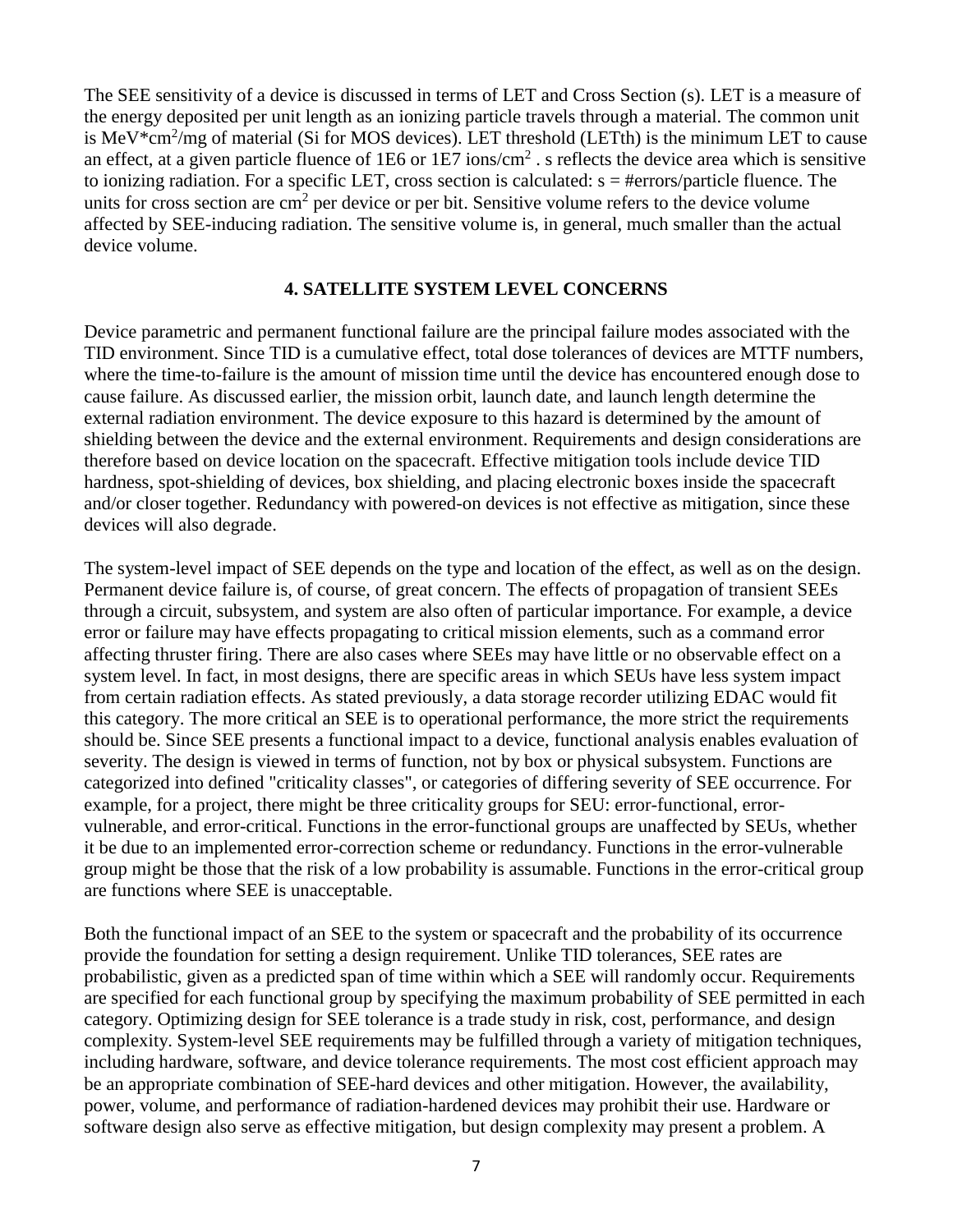combination of the two may be the selected option. It is important to note that, in general, shielding is not an effective mitigation tool for SEE, unless a device is soft to attenuable protons.

## **5. TID LESSONS: DEVICE SCREENING AND MITIGATION**

## *Setting TID Requirements*

The prediction of the mission-specific radiation environment in the initial design phase is one of the most important tasks in the radiation effects analysis. Mission-specific TID in the early design phase is calculated using an ideal geometry, such as a solid aluminum sphere. The ideal geometry approximates the total shielding thickness between the space environment and the point of exposure. This TID prediction is used to define spacecraft-level TID requirements for early design efforts and serve as the starting point for TID-tolerant design.

It has been observed that TID can vary by one and as much as two orders of magnitude depending on the location in the spacecraft. Therefore, using ideal geometries to provide spacecraft-level requirements can set TID requirements unnecessarily high for some components. The spacecraft, instrument, electronic boxes, and any other material substance can all contribute to shielding. Representing these structures in a three-dimensional radiation model provides the means of calculating TIDs via 3-D ray trace methods at the component level or electronic box level. For critical missions or missions with high radiation environments, it is recommended to schedule a 3-D ray trace prediction close to the beginning of the preliminary design phase, when the spacecraft geometry is reasonably well defined and the boxes are arranged into the structure. With this method, component level and /or box level TID requirements can be set for the design. TID requirements stemming from this effort will be more accurate, and usually lower, than from an ideal geometry calculation, allowing for a more efficient design. Over-specifying tolerance requirements can be avoided with subsequent savings in costs.

## *Meeting TID Requirements*

TID requirements are met through many avenues. Electronic devices may be procured to a hardness level sufficient to meet the box requirement. Some device packaging techniques are designed to increase radiation tolerance. However, these devices are typically costly and have long lead times for procurement. Shielding is an effective TID mitigation tool but can be costly in terms of the added weight to the spacecraft. At a device level, spot shielding offers the least impact on the weight budget. However, for electronic boxes in which large amounts of circuitry must be protected, box-level shielding may be the only practical method of reducing dose through shielding.

Slight redesign at the spacecraft and/or subsystem level can also reduce TID exposure levels without impacting the weight budget. Electronic boxes placed inside a spacecraft structure receive more radiation shielding from the spacecraft than those on the outside of the structure. In addition, electronic boxes placed closer together provide more shielding to each other than boxes further apart. Internal box structures and components also provide shielding. Designing the softest, or less radiation tolerant devices into the center of the box, with the more radiation tolerant devices on the outer regions provides still more potential shielding to the least tolerant devices.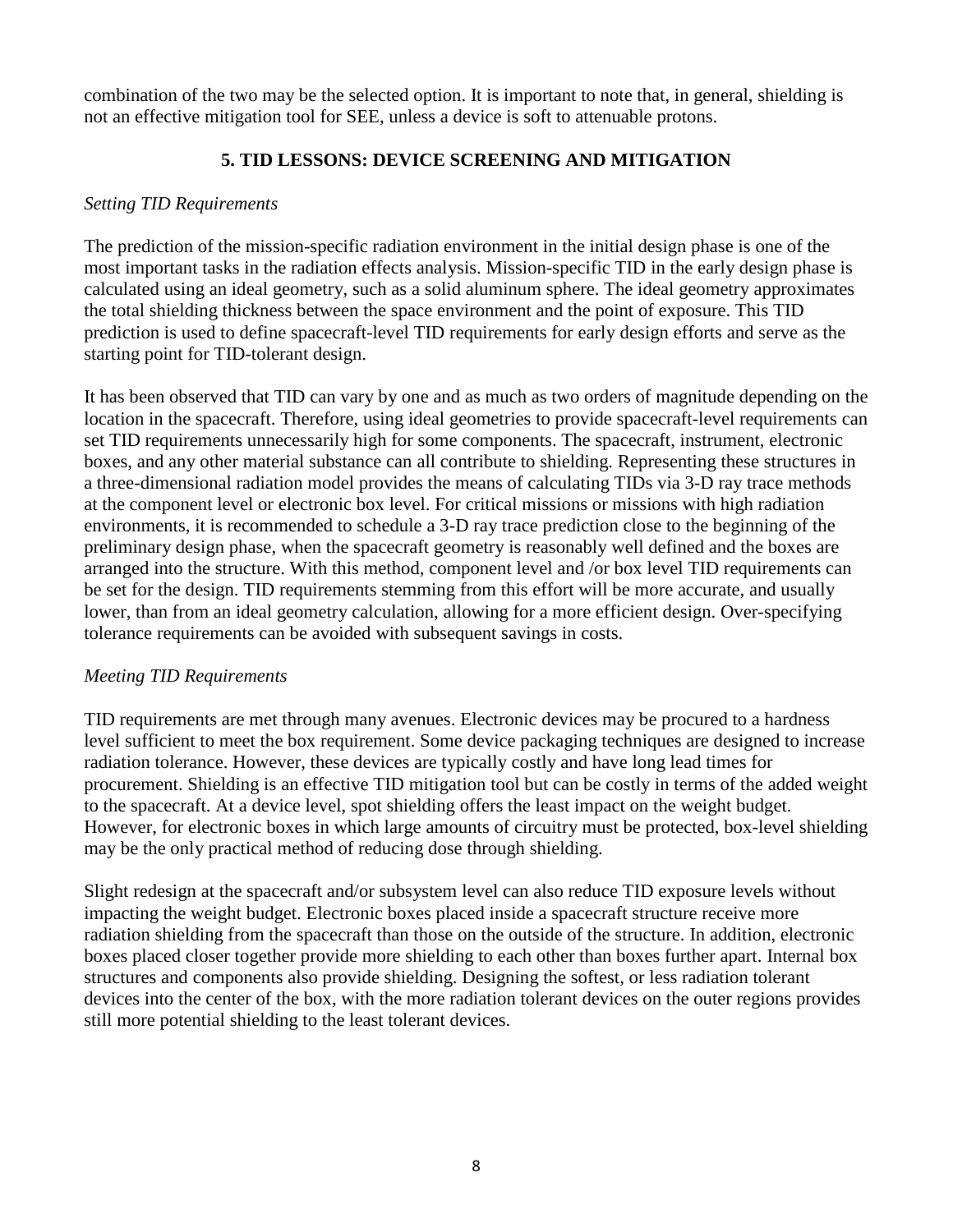### *Verification of System Hardness and Parts Testing*

Verification is the process in which the design is demonstrated to meet requirements. Dynamic verification refers to verification while the design is changing. The product is continually designed to meet requirements. Early in design, initial candidate electronic device lists are gathered from appropriate design engineers. The group of initial parts lists serves as the initial parts database. For projects utilizing design heritage, these heritage design device lists are usually the starting point. The parts list provides for communication between engineers and radiation experts. In addition, the lists should be separate for each box to facilitate later verification with TID box level requirements if necessary.

The parts list is then "scrubbed" for TID tolerance by appropriate experts. This parts list scrubbing compares TID requirements with known tolerances of the candidate devices. Recommendations for design come out of this review and may be in the form of device acceptance, device rejection, better device alternatives, design mitigation, etc. If shielding is added, its effectiveness can be verified by adding the shielding to the 3-D model and recalculating the TID. These recommendations are device specific line items and are fed back to the designers. These input provide design engineers with radiation information and recommendations for implementing or modifying heritage designs. With this valuable input being considered during early stages of design when device selection and box design first begin, heritage use is maximized and identified radiation issues are addressed early on. At periodic intervals in design, modified parts lists are obtained and reviewed for radiation tolerance.

Devices with unknown radiation tolerance characteristics should be replaced by alternates with known tolerance to the part requirement or else tested to qualify them for radiation. Radiation testing of key devices with unknown tolerance during design reduces the risk of schedule and cost impacts of redesign and/or work-arounds. Although device TID tolerance may vary by a factor of two or more from lot to lot, look ahead testing of devices gives insights into their use. In later development phases, testing of the flight lot parts is critical for commercial grade devices to account for the lot to lot variations that may occur as a result of manufacturers' changes in processing.

### **6. SEE LESSONS**

#### *Requirements*

Flight hardware, in order to be acceptable from an SEE standpoint, must pass several requirements. First and foremost, no SEE may cause permanent damage to a system or subsystem. SEL-immune components, defined as a device having an LETth  $> 100 \text{ MeV}^* \text{cm}^2/\text{mg}$ , should therefore be used. For any device that is not immune to SEL or other potentially destructive conditions, protective circuitry must be added to eliminate the possibility of damage, and verified by analysis or test.

Wherever practical, procure SEU immune devices. In devices which are not SEU- immune, the improper operation caused by an SEU must be reduced to acceptable levels, and may not cause performance anomalies or outages which require ground intervention to correct. Additionally, analysis for SEU rates and effects must take place based on the experimentally determined LETth and s of the candidate; if such device test data does not exist, ground testing is required. Error rate predictions are calculated using *mission-specific* cosmic ray induced LET spectrum, trapped proton environment spectrum, and solar flare environment spectrum, as seen in Table 2. Systems engineering analysis of circuit design, operating modes, duty cycle, device criticality, etc... shall be used to determine acceptable error levels for that device. Means of gaining acceptable levels include parts selection, error detection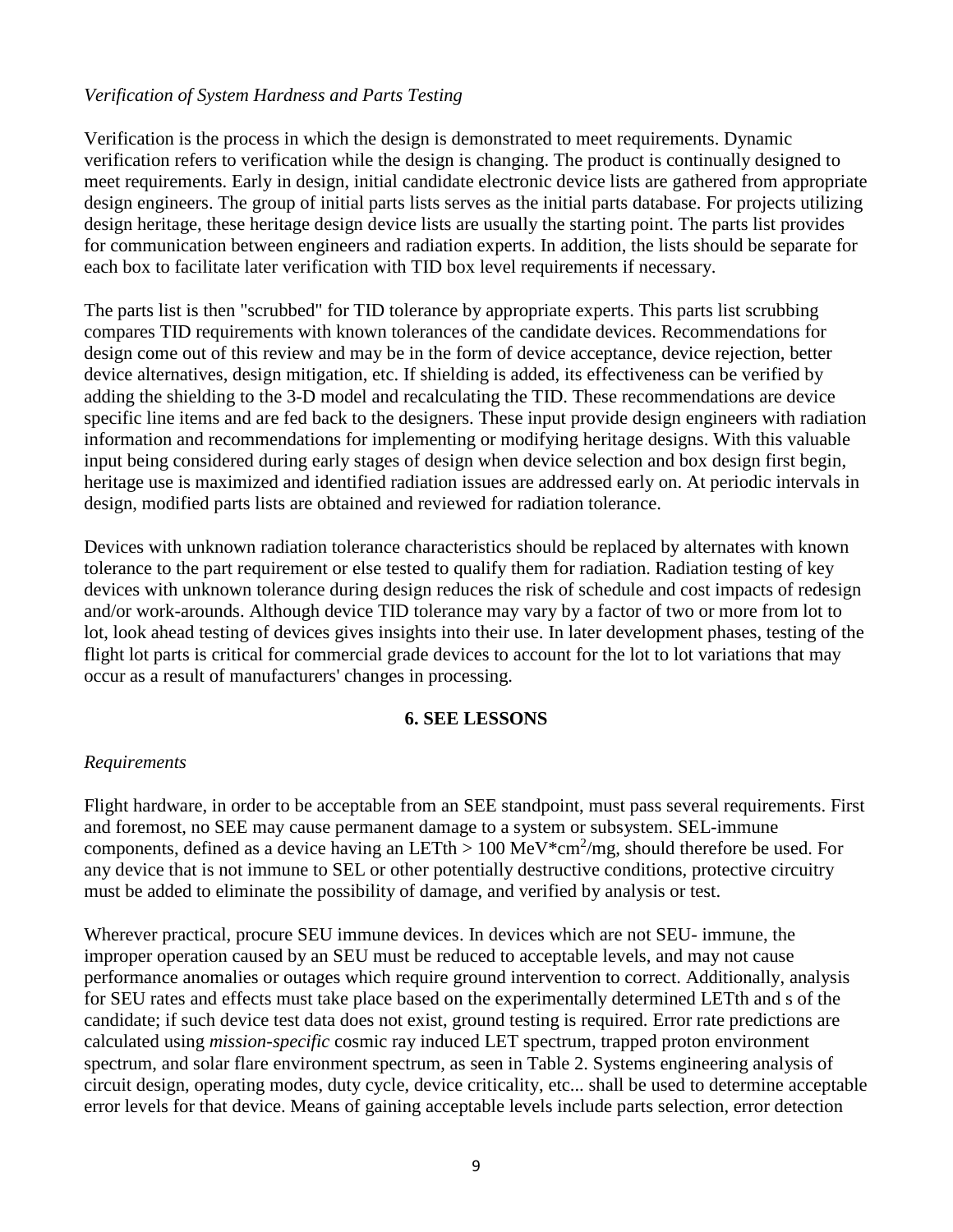and correction schemes, redundancy and voting methods, error tolerant coding, or the acceptance of errors in non-critical areas.

| Device LET Threshold, in<br>$MeV*cm2/mg$ | <b>Environment to be assessed</b>        |  |
|------------------------------------------|------------------------------------------|--|
| LETth $< 10$                             | Cosmic Ray, Trapped Protons, Solar Flare |  |
| LETth = $10 - 100$                       | Cosmic Ray                               |  |
| LETth > 100                              | No Analysis Required                     |  |

| Table 2 Required SEU Analysis |  |  |  |
|-------------------------------|--|--|--|
|                               |  |  |  |

## *Ground Testing*

SEE ground testing should be performed ideally in Phase A or B of projects. In order to calculate an accurate error rate prediction, test data must reflect actual flight applications. Therefore, whenever possible, a DUT operates under conditions (clock speed, voltage level, etc.) similar to its potential flight application. Changes in device operating conditions may have a great impact on SEU rates; for example, during testing of the 80486 microprocessor, SEU totals were significantly different between cacheintensive and non-cache-intensive applications. However if the specifications for a flight application are unknown, devices may be tested under either typical or worst-case conditions. The data may then be scaled up or down to reflect a specific application.

While testing for heavy ion induced events, the error measurement determines the upset cross- section. The measurement is repeated with various particle types and energies which vary in ionization strength, as measured by the particle's LET. The results of a series of such tests are customarily presented in a plot showing the cross-section versus the particle LET. For a given part type, a family of such curves may be measured to quantify the part's upset sensitivity under various operating conditions including static versus dynamic operation, operating voltage, read versus write mode, etc., as appropriate for the planned application. Proton upset measurements follow a similar treatment, though the cross-section dependence is then on the proton energy instead of the LET.

## *SEU Rate Predictions and Impact Analysis*

The bases for the SEU upset rate predictions for on orbit applications are gained through heavy ion and proton testing under laboratory conditions, as described above, to determine a device's upset sensitivity.

Once the sensitivity to the relevant range of particles is known, the next step in calculating the expected upset rate on orbit involves determination of the expected particle environment and its dependencies on orbital position, solar cycle, solar weather conditions, and other variables. For a given orbit of interest, these models are exercised to evaluate the fluxes of protons and heavy ions at the location of the device of interest in the satellite. These calculations account for the satellite shielding effects, and the result is an environment assessment indicating the energy distribution and numbers of protons and heavy ions reaching the device. In the case of cosmic rays, the heavy ion particle environment may be combined with estimates of the geometry of the sensitive node in the microcircuit to evaluate the rate of depositing charge packets exceeding the minimum amount required to alter the state of the circuit. The environment estimates from these models are combined mathematically with the circuit sensitivity measurements described in the preceding paragraph to calculate expected upset rates from the proton and heavy ion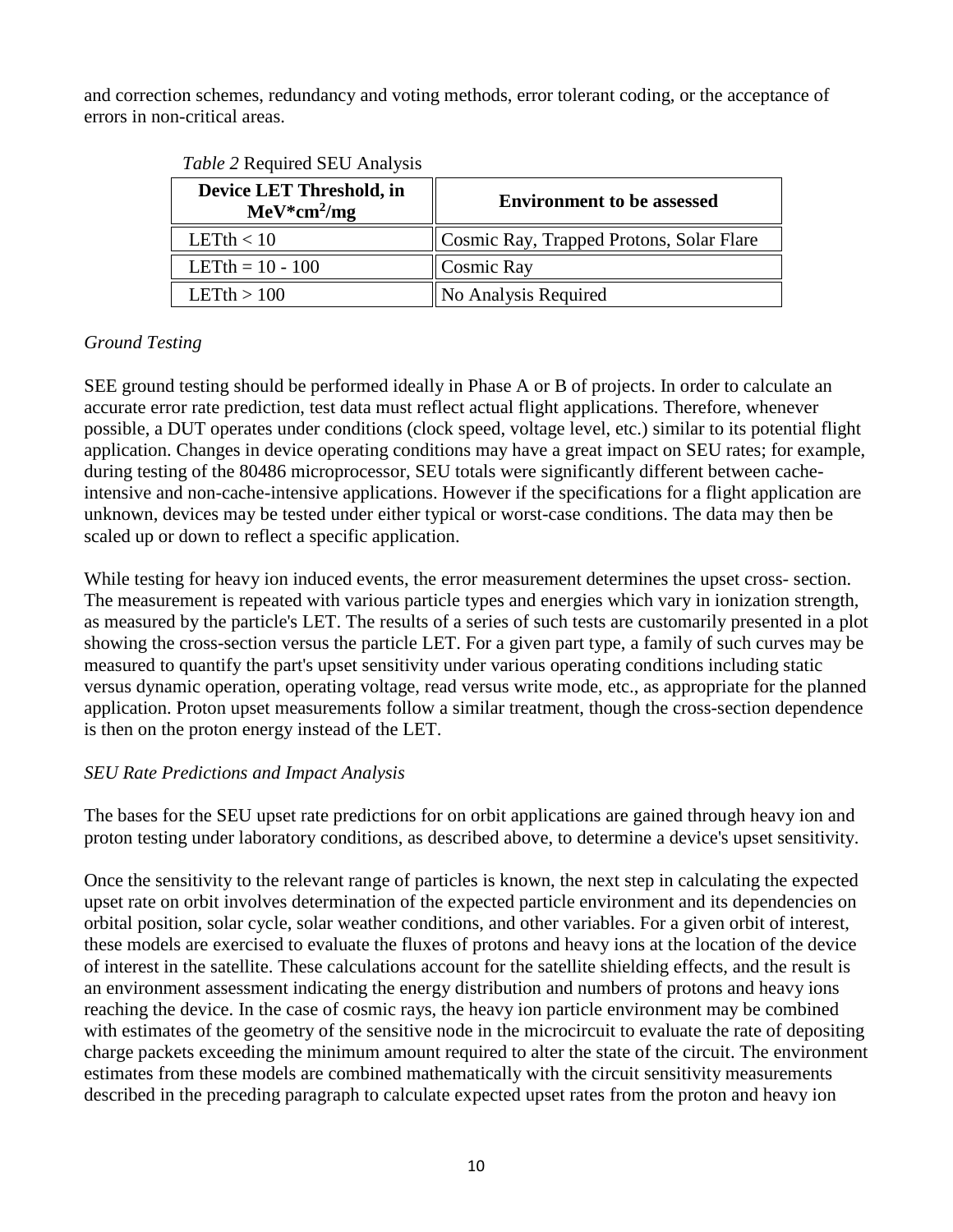environments respectively, and the two results are combined to arrive at an aggregate upset rate. A similar approach is applied to assess upset rates due to solar flare protons.

The impact of a given upset rate is a very application dependent issue. As described above, analysis begins with top down impact assessments in the conceptual design phase of the mission, resulting in criticality levels for the respective hardware subsystems along functional boundaries. This process is known as Single Event Effect Criticality Analysis (SEECA), and its successful implementation begins in mission planning and continues as a key design tool through the subsystem design phase.

## *SEU Mitigation*

Digital and analog devices, like SEEs, may be divided into two overlapping categories: memory or datarelated devices such as RAMs or ICs used in communication links or data streams, and control-related devices such as microprocessors, logic ICs, and power controllers.

*Mitigation of Memories and Data-Related Devices*-There are several options for data- related SEU mitigation. First, parity checking is a "detect only" scheme, which counts the number of logic one states occurring in a data set, producing a single parity bit saying whether an odd or even number of ones were in that structure [2]. This scheme will flag an SEU if an odd number of bits are in error, but not if an even number of bits are in error.

A second option, Hamming code, is known as single bit correct, double bit detect. The use of EDAC schemes such as this, known as scrubbing, is common among current solid-state recorders flying in space [for example 3,4]. Hamming code schemes encode an entire block of data with a check code; this method will detect the position of a single error, and the existence of more than one error in a data structure [2]. Because the SEU position is known, it is possible to correct this error. This coding method is recommended for systems with low probabilities of multiple errors in a single data structure (e.g., only a single bit in error in a byte of data).

Other block error codes provide more powerful error correcting codes (ECCs). Among these, Reed-Solomon (R-S) coding is becoming widespread in its usage [5]. The R-S code is able to detect and correct multiple and consecutive errors in a data structure. An example [6] is what is known as (255,223), or a 255 byte block having 223 bytes of data with 32 bytes of overhead. This particular R-S scheme is able to correct up to 16 consecutive bytes in error, and is available in a single IC designed by the NASA VLSI Design Center [6]. A modified R-S code for a SSR has been performed by software as well [7].

Convolutional encoding[8] differs from block coding by interleaving the overhead or check bits into the actual data stream rather than being grouped into words. This provides good immunity for mitigating isolated burst noise, and is particularly useful in communication systems.

Mitigation may also be performed at the system level. Typical error detection schemes as described above may be used, and error correction may be accomplished by rewriting or retransmitting data. A combination of EDAC techniques may be most effective.

The above methods provide ways of reducing the effective bit error rate (BER) of data storage areas such as solid-state recorders and communication paths or data interconnects. Table 3 summarizes sample EDAC methods for memory or data devices and systems.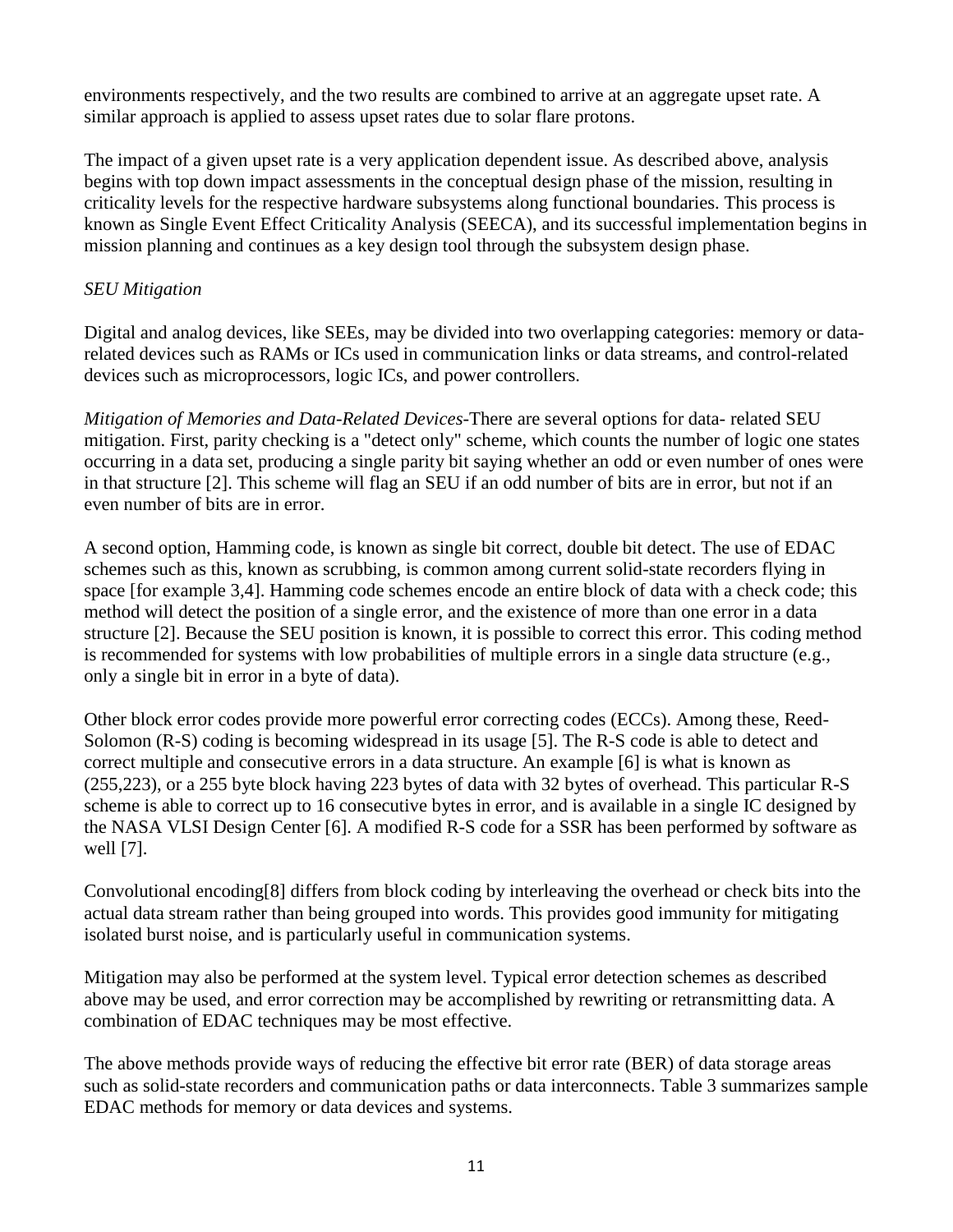| <b>EDAC Method</b>  | <b>EDAC</b> Capability                                                         |  |  |
|---------------------|--------------------------------------------------------------------------------|--|--|
| Parity              | Single bit error detect                                                        |  |  |
| <b>Hamming Code</b> | Single bit correct, double bit detect                                          |  |  |
| <b>RS</b> Code      | Correct consecutive and multiple bytes in error                                |  |  |
|                     | Convolutional encoding Corrects isolated burst noise in a communication stream |  |  |
| Overlying protocol  | Specific to each system implementation                                         |  |  |

*Table 3* Sample EDAC Methods for Memory or Data Devices and Systems

*Mitigation of Control-related Devices*-The above techniques are useful for data SEUs, and may also be applicable to some types of control SEUs as well. Highly integrated devices such as VLSI circuitry or microprocessors leave the system potentially more vulnerable to hazards such as issuing an incorrect command to a subsystem, or functionally interrupting system operations. Additionally, many newer devices, especially microprocessors, have hidden registers not accessible external to the device, which provide internal device control and may affect device or system operation. Microprocessor software tasks or subroutines dubbed Health and Safety (H&S) may provide some SEE mitigation [9]; H&S tasks may include memory scrubbing with parity or other code methods on external devices, or on registers internal to the microprocessor. They also might use internal hardware timers to set watchdog timers (some type of message is sent indicating health of a device or system) or to pass H&S messages between spacecraft systems.

Redundancy between circuits, boxes, systems, etc. provides a potential means of recovery from an SEE on a system. Autonomous or ground- controlled switching from a prime system to a redundant spare may provide system designers an option, depending on spacecraft power and weight restrictions. Alternately, lockstep operation uses two identical circuits performing identical operations with synchronized clocking, a technique often used with microprocessors [10]. Errors are detected when the processor outputs do not agree, implying that a potential SEU has occurred. The system then has the option of reinitializing, etc. However. for longer spacecraft mission time frames, lockstep circuits using commercial devices may cause TID-induced problems; clock skew with increasing dosage may cause false triggers when the lockstep devices respond to the dosage differently. Voting takes lockstep systems one step further: with three identical circuits, choose the output that at least two agree upon. Katz, et al. [11] provide an excellent example. They have proposed and SEU-tested a triple modular redundancy (TMR) voting scheme for FPGAs. FPGAs provide higher gate counts and device logic densities than older LSI circuits; while this reduces the IC count for spacecraft electrical designs, with the TMR scheme you essentially lose over two- thirds of the available FPGAs gates.

Good engineering practices for spacecraft provide other means of mitigation [12]. Utilizing redundant command structures (two commands trigger an event with different data or addresses), signal power margins, etc. may aid an SEU hardening scheme. These and other good engineering practices usually allow designers to be innovative and discover sufficient methods for SEU mitigation as needed. Unknown device or system SEE characteristics provide the greatest risk to a system and conversely, the greatest challenge to an electrical designer.

*Treatment of Destructive Conditions and Mitigation*-Destructive conditions may or may not be recoverable depending on the individual device. Hardening from the system level is difficult at best, and in most cases, not particularly effective, due to several concerns. First, non-recoverable destructive events such as single event gate rupture (SEGR) or burnout (SEB) require redundant devices or systems to be in place since the devices fail when this occurs. SEL may or may not have this same effect and is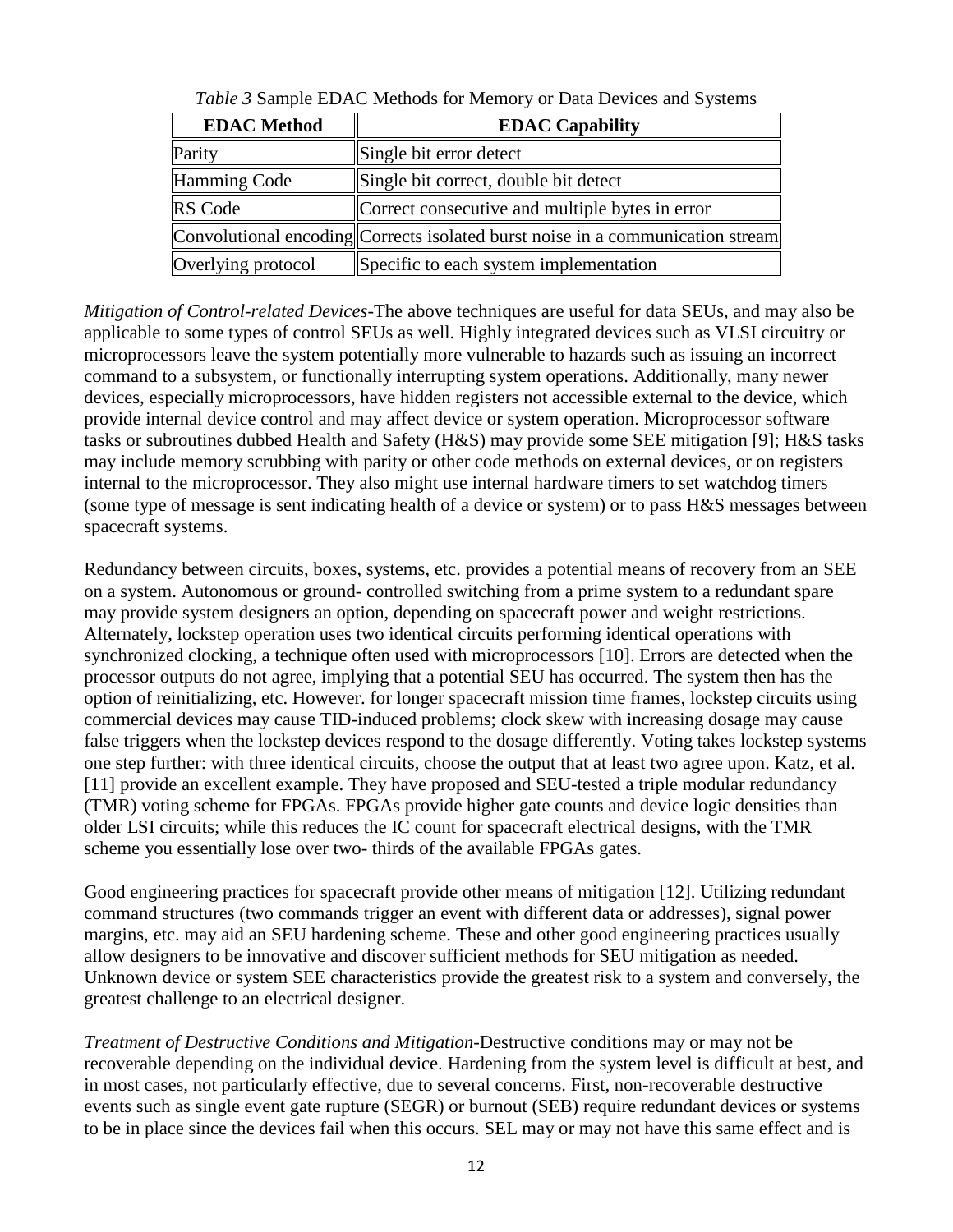very device specific. Microlatch, in particular, is difficult to detect since the current consumption of this condition may be within that of normal device operation. LaBel[13] has demonstrated the use of multiple watchdog timeout conditions as a potential mitigation scheme. A similar concern exists if current limiting is performed on a card or higher integration level: a single device may see SEL at a high enough current to destroy itself, but not at a sufficient current to trigger the overcurrent protection on the card. Current limiting circuits to cycle power on individual devices are often considered, but failure modes of this protection circuit are sometimes worse than finding a less SEL-sensitive device (e.g., infinite loop of power cycling may occur). Hence, SEL should be treated by the designer on a case-bycase basis considering the device's SEL response, circuit design, and protection methods. A risky method of SEL protection on SEL-vulnerable devices involves reading the device's current periodically, and cycling power if the current exceeds a specified limit. This method can use either telemetry points or device calibration parameters to be successful [14].

*Sample Methods of Improving Designs for SEE Performance*-By changing circuit design or parameters, improved SEU performance may be gained. Marshall [15]and LaBel [16] have demonstrated ways of improving a fiber optic link's BER from SEU by choice of diode material (III-V versus Si) resulting in a significantly smaller device sensitive volume, method of received signal detection (edge versus level sensitive) defining a dynamic sensitive time window, and optical power margin (BER decreases with increased margin). These and similar techniques may apply to other designs as well.

*Sample Method of Realistic SEE Risks and Usage*-Many factors determine whether a device's SEE risk factor makes is usable in spaceflight or not: mission environment, device test data, modes of operation, etc. For example, the SEDS RPP uses EEPROMs for its boot and application software storage on-board the SAMPEX spacecraft, which have shown a sensitivity to SEUs while being programmed, but not when being read from [13]. Also, stuck bits may occur during programming, albeit at LETs above Ni-58 (low probability). Since launch in July 1992, the application software EEPROMs have successfully been reprogrammed in-flight twice, but with certain constraints: programming must occur during a relatively flux-free portions of the orbit, and the boot EEPROM is not programmed during flight. Why was the risk taken? The SEDS verifies programmed data prior to loading the new executable software: if a incorrect byte was programmed into the device, this mitigation scheme would catch it; if a stuck bit is discovered, it is possible to memory map around the failed location. Additionally, the time window during programming when the device is susceptible to error is very small; the device sees few, if any, particles capable of causing an anomaly. However, it should be noted that the risk might be unacceptable if continuous programming of the EEPROM was being performed.

## **7. ILLUSTRATION OF COMMERCIAL TECHNOLOGIES SUCCESSFULLY UTILIZED IN SPACECRAFT**

The Total Ozone Mapping Spectrometer (TOMS) is a joint US/USSR scientific experiment launched aboard a USSR Meteor-3 spacecraft. The TOMS/Meteor-3 is the first NASA mission to place a Solid State Recorder (SSR) into orbit as the main data recording device for the instrument. This SSR is a memory-based array of SRAMs utilized for storing science and engineering telemetry on- board the spacecraft. The TOMS/Meteor-3 SSR utilizes an array of Hitachi 256Kbit (32k x 8) SRAMs. This spacecraft flies in a 82°, 1200 km orbit.

The Solar Anomalous Magnetospheric Particle Explorer (SAMPEX) is the first in a series of Small Explorer spacecraft being managed by GSFC. In order to meet mission constraints of power, weight, and volume, newer enabling technologies were utilized in the spacecraft's command and data handling subsystem known as the Small Explorer Data System (SEDS). These technologies include a SSR similar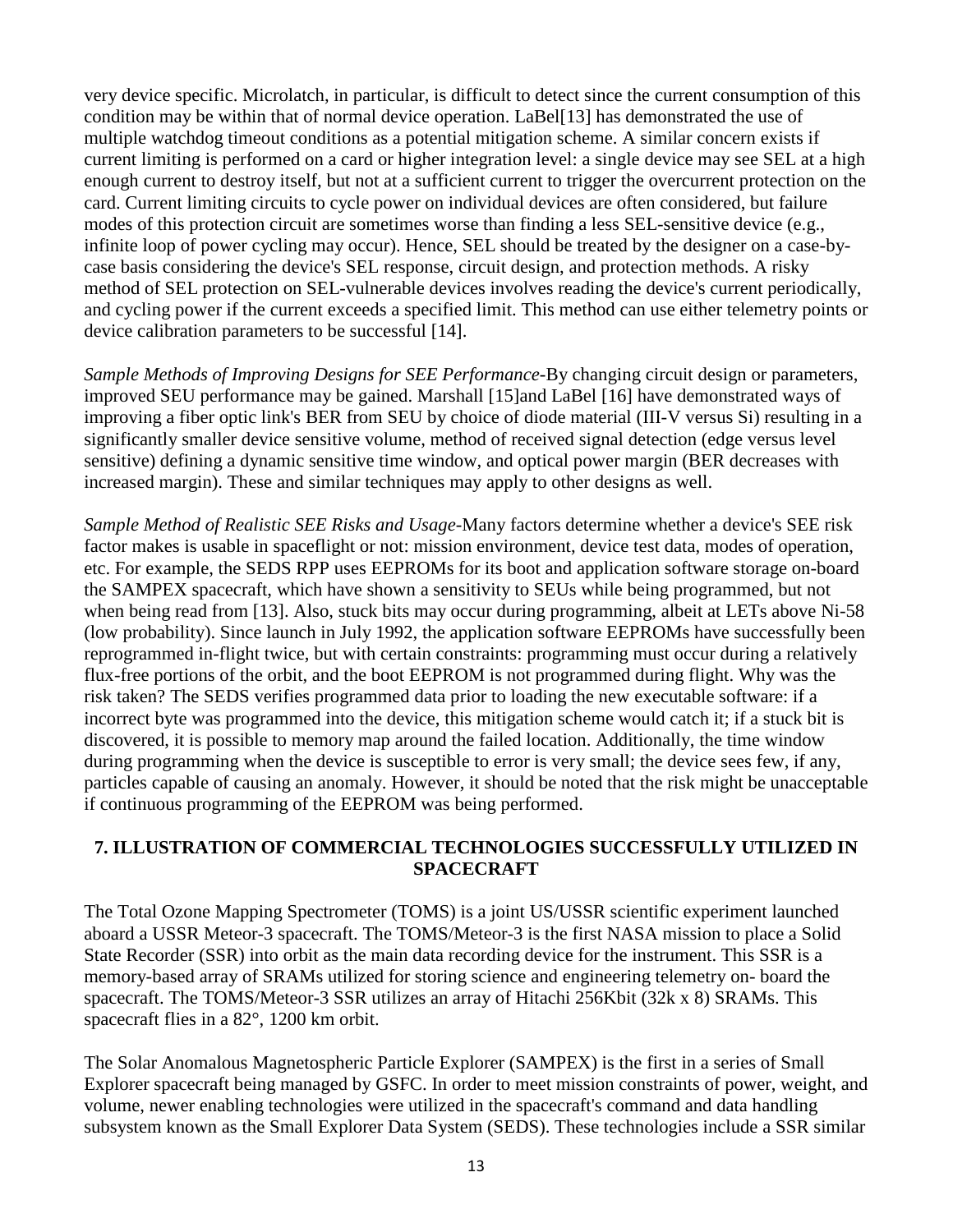to TOMS/Meteor-3 in terms of utilization of the same Hitachi 256 kbit SRAMs, but also include the SEDS MIL-STD-1773 Fiber Optic Data Bus (or SEDS 1773 bus), the Intel 80386 microprocessor family, surface mount technology, etc. The SEDS 1773 bus, utilizing commercially available fiber optic transmitters and receivers, is the first known utilization of a fiber optic data bus as an in-line spacecraft subsystem. SAMPEX flies in a 82°, 580 x 640 km orbit.

Both SAMPEX and TOMS utilize Hamming code for error detection and correction (EDAC) schemes. SAMPEX uses a 32-bit data path and 8-bits of Hamming code (32,8). TOMS, on the other hand, employs a (64,8) scheme. TOMS also employs a built-in test (BIT) EDAC feature. This method essentially performs a read of an unused memory location, compares the read value with a known value, and writes back the correct value if the two values differ.

The SEDS 1773 employs a different style of EDAC: a system level protocol method. This system utilizes among its error control features two methods of detection: parity checks and detection of a nonvalid Manchester encoding of data. As stated above, parity is a "detect only" method of mitigation and does not attempt to correct the error that occurs. The second method detects if the data, which is Manchester-encoded, is in the proper format. Ground testing has shown that Manchester- encoding errors are the prime mechanism for expected SEUs [17].This military standard has a system level protocol option of retransmitting or retrying a bus transaction up to three times if these error detection methods are triggered. Thus, the error detection schemes are via normal methods, while the error correction is via retransmission.

Both SAMPEX and TOMS SSRs Hamming code EDAC schemes have performed successfully since their respective launches. The SAMPEX SSR has performed flawlessly: no discernible engineering noise is evident and all data has been captured without loss. Even with its engineering noise, the TOMS SSR and its EDAC have successfully collected 100% of the spacecraft science and engineering telemetry. All SEUs observed on both spacecraft have been single bit errors; no multiple bit errors have been noted.

The SEDS system detects the number of retransmissions (or retries) that occur following an SEU on the 1773 bus. Ground test data [18, 17] has shown that all SEUs observed by the system are in the form of non-valid Manchester errors causing a bus retry. For SAMPEX, a single retry is enabled. This is all that has been necessary. Calculations by LaBel, et al... [17] have shown that the probability of a failure of a retried message is extremely small. Indeed, all bus retries have been successful. Thus, the effective bit error rate (BER) is zero.

## **8. CONCLUSIONS**

In this paper, we have presented a summary of the concerns of radiation effects on commercial technologies and how their radiation sensitivities may be dealt with in terms of defining and evaluating the hazard and methods of mitigating the radiation effects when required. Additionally, we presented this overview with the intent to aid the designers and program managers in evaluating the usage of these commercial technologies in the space radiation environment.